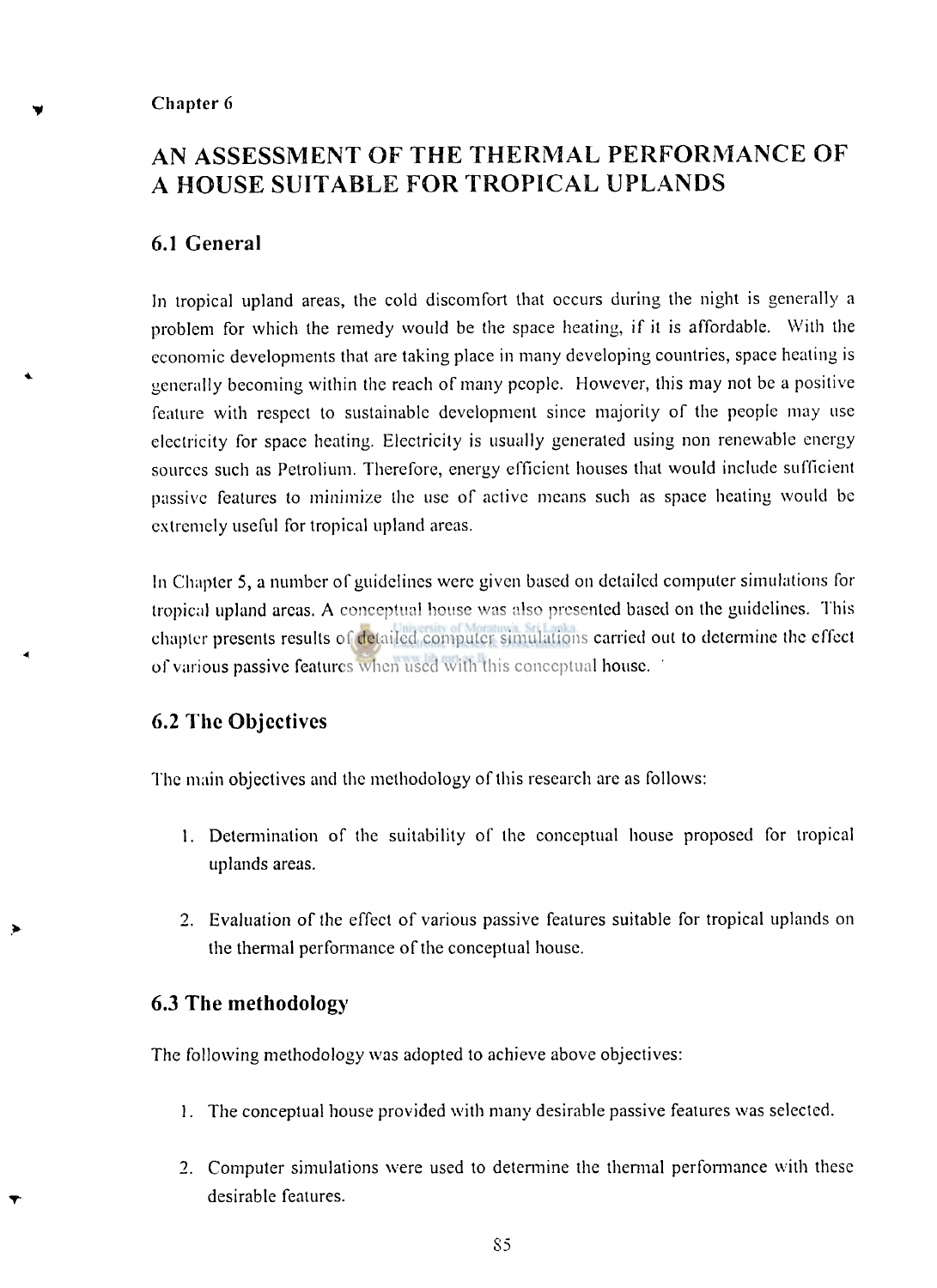- **3.** For the above house, undesirable passive features were introduced gradually in order to determine the effect of such features.
- **4.** The passive features that have significant and marginal benefits were identified so those could be adopted in tropical uplands.

### **6.4 . The computer simulations**

#### **6.4.1 The simulation software**

For the computer simulations, dynamic energy response of Buildings (DEROB-LTH) program which was developed and validated at the Department of Building Science, Lund Institute of Technology (LTH), Sweden, was used. The details of the computer program was given in Chapter 3.

It could be said operative temperature is a better indication than the average indoor air temperature to represent indoor thermal comfort conditions. Because, it counts the effect of radiation effect of the surrounding bodies. Therefore, for the analysis operative temperature was considered as for better explanation.

Operative temperature is defined in DEROB-LTH using the equation given below: (<sup>2</sup>) Electronic Theses & Dissertations

$$
T_{op} = \frac{T_v + (\sum T_i A_i) / \sum A_i}{2}
$$
 (6.1)

- T<sub>op</sub> operative temperature
- Tv indoor temperature for the volume
- T<sub>i</sub> surface temperature
- **Aj** surface area6.4.2 The computer simulations

#### **6.4.2 The details of computer simulations**

For the simulations, the conceptual house was modelled with DEROB-LTH. The plan views of the model used are given in Figure 6.1. It could be compared with the actual house given in Figure 5.5. The roof orientations could be seen in model shown in Figure 6.1. The orientation of the roof would have only a marginal influence as shown in Chapter **4.**  Therefore, it could be arranged other ways as well without much effect. The roof slope is 10<sup>0</sup> and provided with a sloping ceiling.

The 3D model of the house given in Figure 6.1 was used to generate a number of different cases. These cases are given in Table 6.2. Some description about the notations is given below.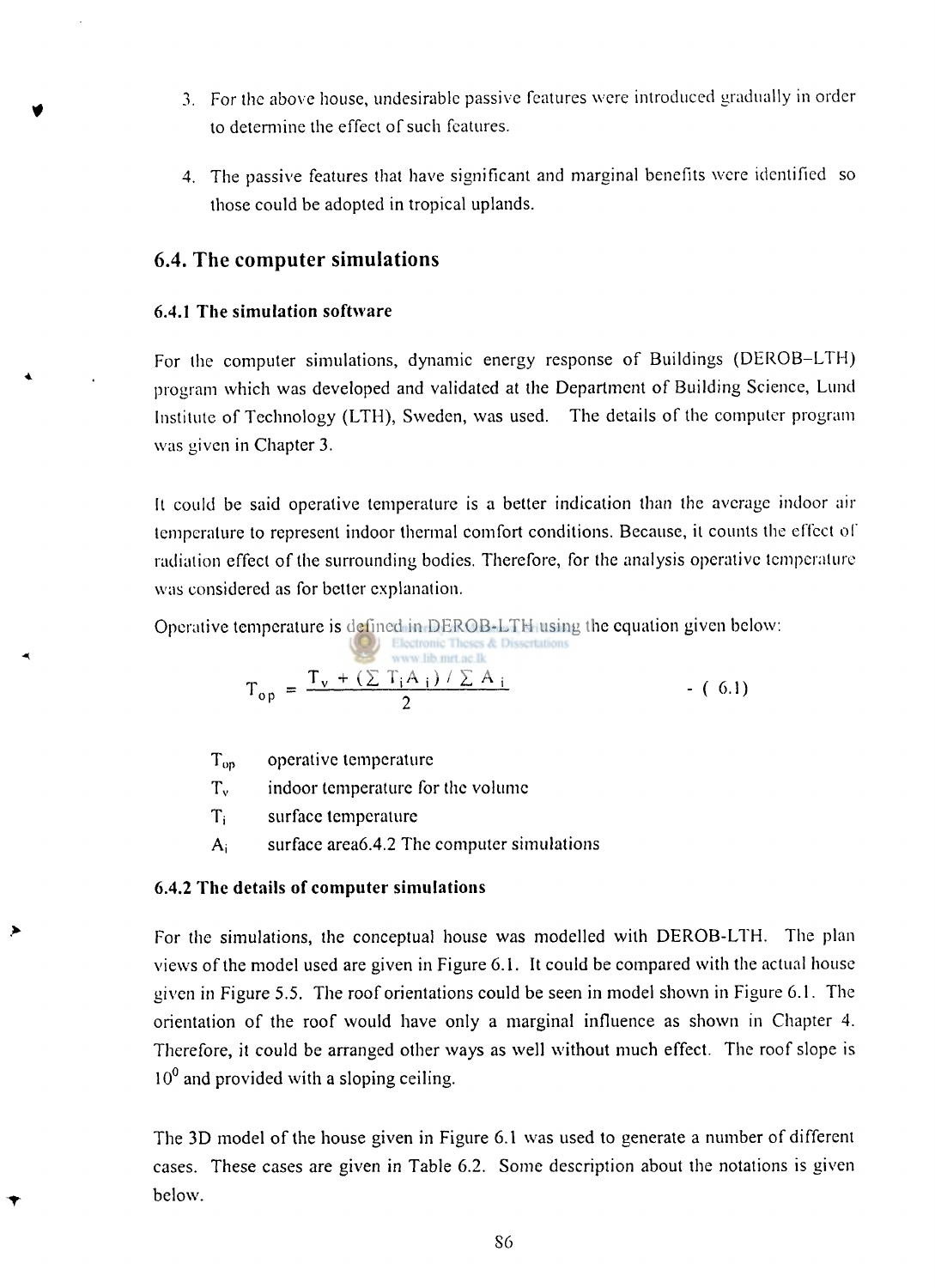- 1. The house given in Figure 6.1 was proposed with desirable features explained in Chapter 5 with the front of the house facing south. For the roof and the walls, darker colours were used. For all the simulations, the floor was considered as dark colour with an absoptance of 60%.
- 2. For walls and floors, an absoptance of 60% was used (Case CI). The roof with dark colours has an absoptance of 80% (Case Rl). If new cement fiber sheets are used, an absoptance of 60% was used (Case R2). If the walls are painted with light colours, an absoptance of 35% was used (Case 2).
- 3. It is shown in past research that it is desirable to respond to the changing outdoor temperature by opening the windows during the daytime. Thus, three different aitchanges could be used as given in Table 6.1.
- 4. The windows are provided in the following manner. When there is a north or south facing wall in a room, windows of size 1.2m x 1.2m are provided on these walls. When such walls are not available, an east facing wall is used. Walls facing west arc avoided for windows unless it is esscnlial. The location of windows can be seen in 3D diagram given in Figure 6.1Moratuwa, Sri Lanka. www.lib.mrt.ac.lk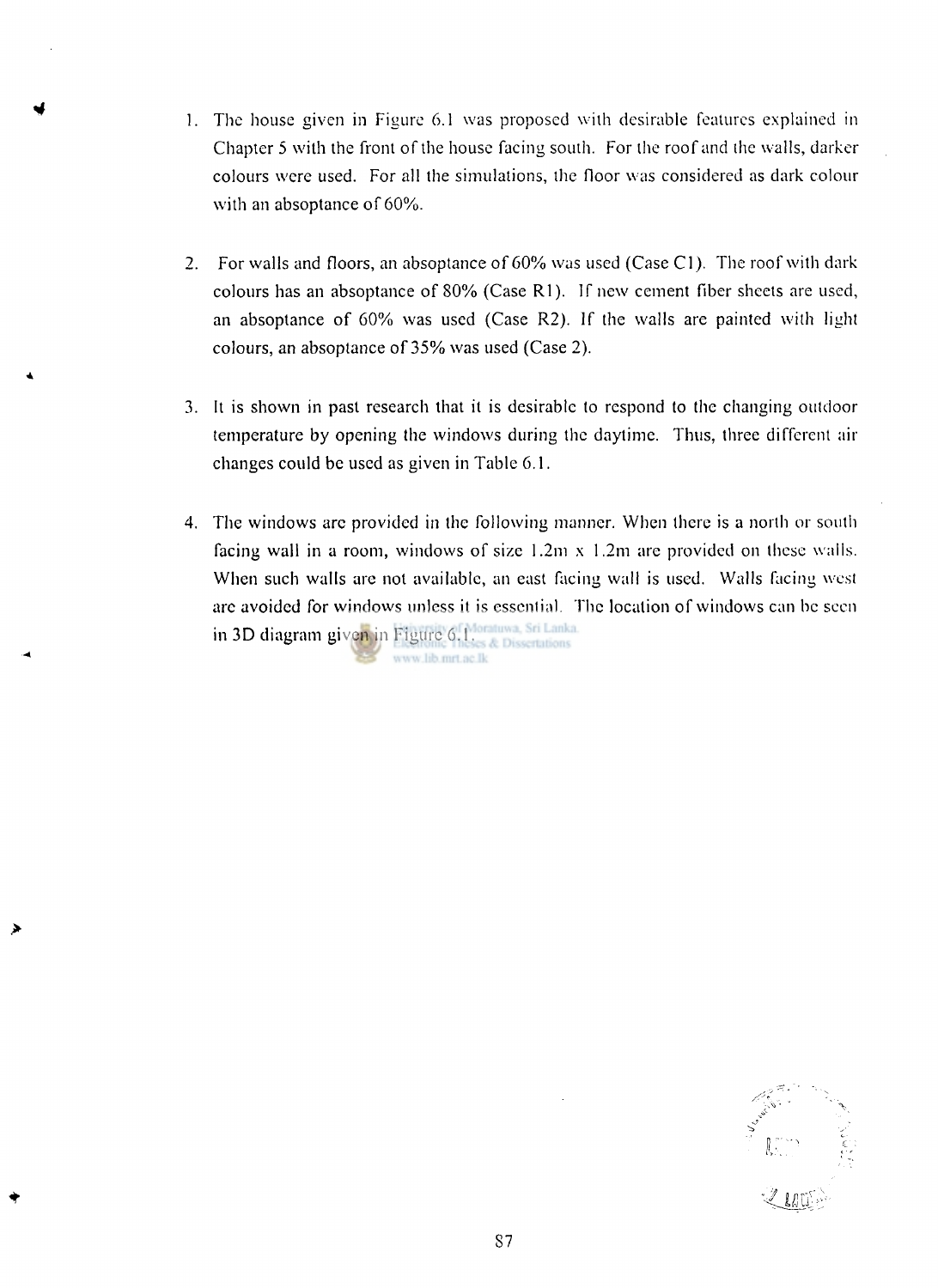

**Figure 6.1: The plan arrangements used for the ground and upper floors and the corresponding 3D view.** 

| Case           |          | <b>Duration in hours</b> |       | <b>Remarks</b>                                                                                   |  |
|----------------|----------|--------------------------|-------|--------------------------------------------------------------------------------------------------|--|
|                | $1 - 11$ | 12-17                    | 18-24 |                                                                                                  |  |
| 21             |          |                          |       | Windows closed throughout the day                                                                |  |
| Z <sub>2</sub> |          |                          |       | Windows opened during daytime and closed<br>during all the other time                            |  |
| Z <sub>3</sub> |          |                          | 3     | with<br>hence<br>House<br>construction,<br>poor<br>considerable infiltration throughout the day. |  |

**Table 6.1: Number of air changes used for computer simulations**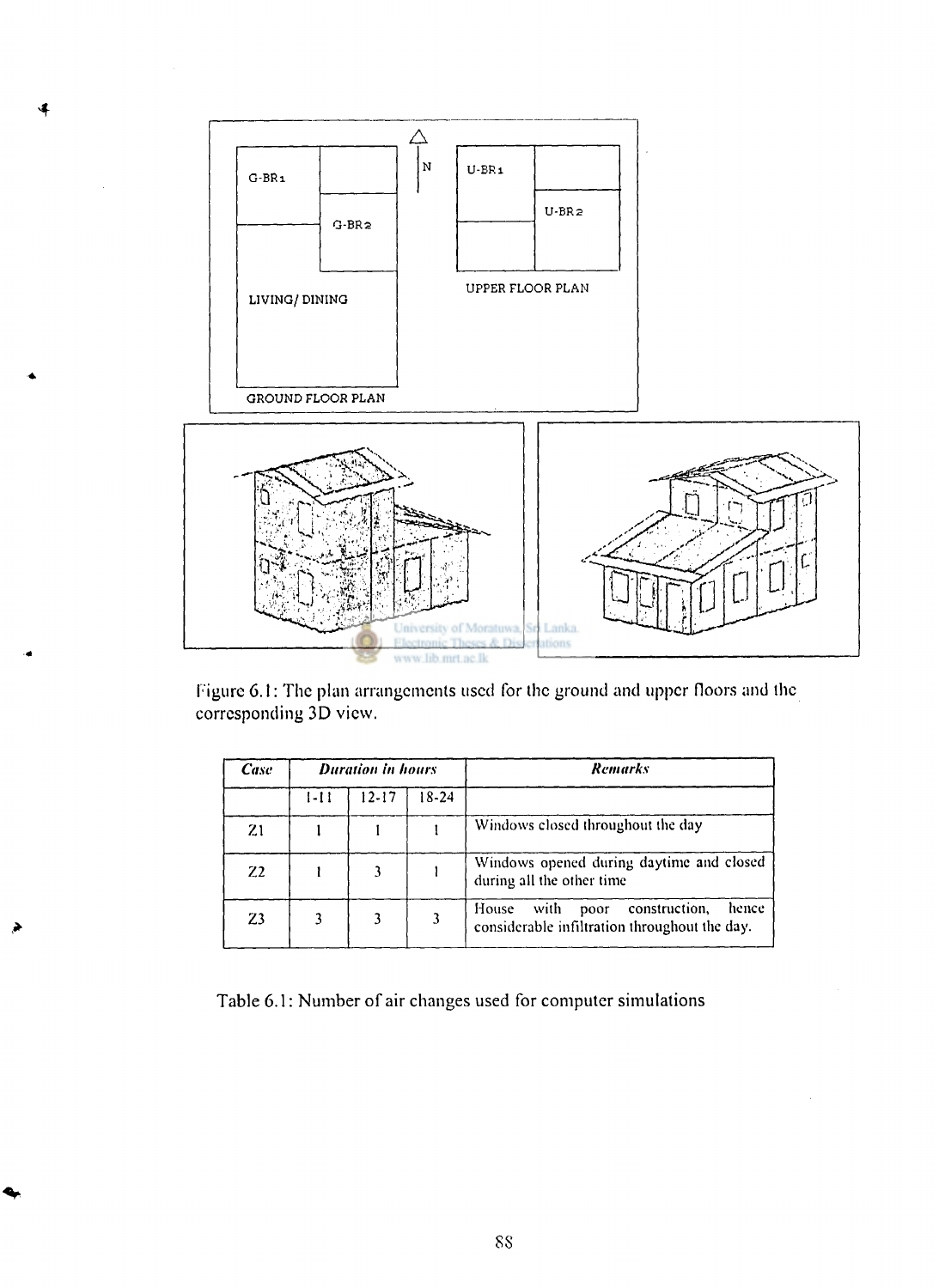| <b>Month</b> | Wall                | Roof             | Air changes         | Case          | <b>Reasons</b>                                                    |  |
|--------------|---------------------|------------------|---------------------|---------------|-------------------------------------------------------------------|--|
| Month $(M)$  | C <sub>1</sub>      | R <sub>1</sub>   | Z1                  | MCIRIZI       | To determine the effect                                           |  |
|              | (Dark)              | (Dark)           | Z <sub>2</sub>      | MC1R1Z2       | on infiltration on a<br>proper passive house                      |  |
|              |                     |                  | Z <sub>3</sub>      | MC1R1Z3       |                                                                   |  |
|              | C1                  | R <sub>2</sub>   | Z <sub>2</sub>      | MC1R2Z2       | Effect of roof colour<br>(dark) and low<br>infiltration           |  |
|              | (Dark)              | (light)          | Z3                  | MC1R2Z3       | Effect of roof colour<br>(dark) and high<br>infiltration          |  |
|              | C <sub>2</sub>      | R <sub>2</sub>   | Z <sub>2</sub>      | MC2R2Z2       | Effect of light roof and<br>wall colour with low<br>infiltration  |  |
|              | (light)             | (light)          | Z3                  | MC2R2Z3       | Effect of light roof and<br>wall colour with high<br>infiltration |  |
| June(J)      | Same<br>as<br>above | Same as<br>above | Same<br>as<br>above | Same as above | Same as above                                                     |  |
| December(D)  | Same as<br>above    | Same as<br>above | Same as<br>above    | Same as above | Same as above                                                     |  |

**Table 6.2: Different cases simulated to determine the effect of passive features** 

### **6.4.3 The material properties used for simulations**

University of Moratuwa, Sri Lanka. & Dissertations

**The important properties of the building materials used for the simulations are given in Table 6.3 and the constituent materials and the overall properties arc given in Table 6.4. They were obtained from BRE (1984), Evans (1980) and Nayak ct al. (1999).** 

| <b>Material type</b> | Conductivity<br>(W/mk) | <b>Specific heat</b><br>(Wh/kgK) | <b>Density</b><br>$(kg/m^3)$ |
|----------------------|------------------------|----------------------------------|------------------------------|
| Earth                | 1.4                    | 0.22                             | 1300                         |
| Plain concrete       | 1.7                    | 0.25                             | 2300                         |
| Hand moulded bricks  | 0.82                   | 0.24                             | 1850                         |
| Cement plaster       | 0.72                   | 0.24                             | 1800                         |
| Cement fibre sheets  | 0.22                   | 0.25                             | 1600                         |
| Air space            | 0.024                  | 0.28                             | .201                         |

**Table 6.3: Material properties used** 

Y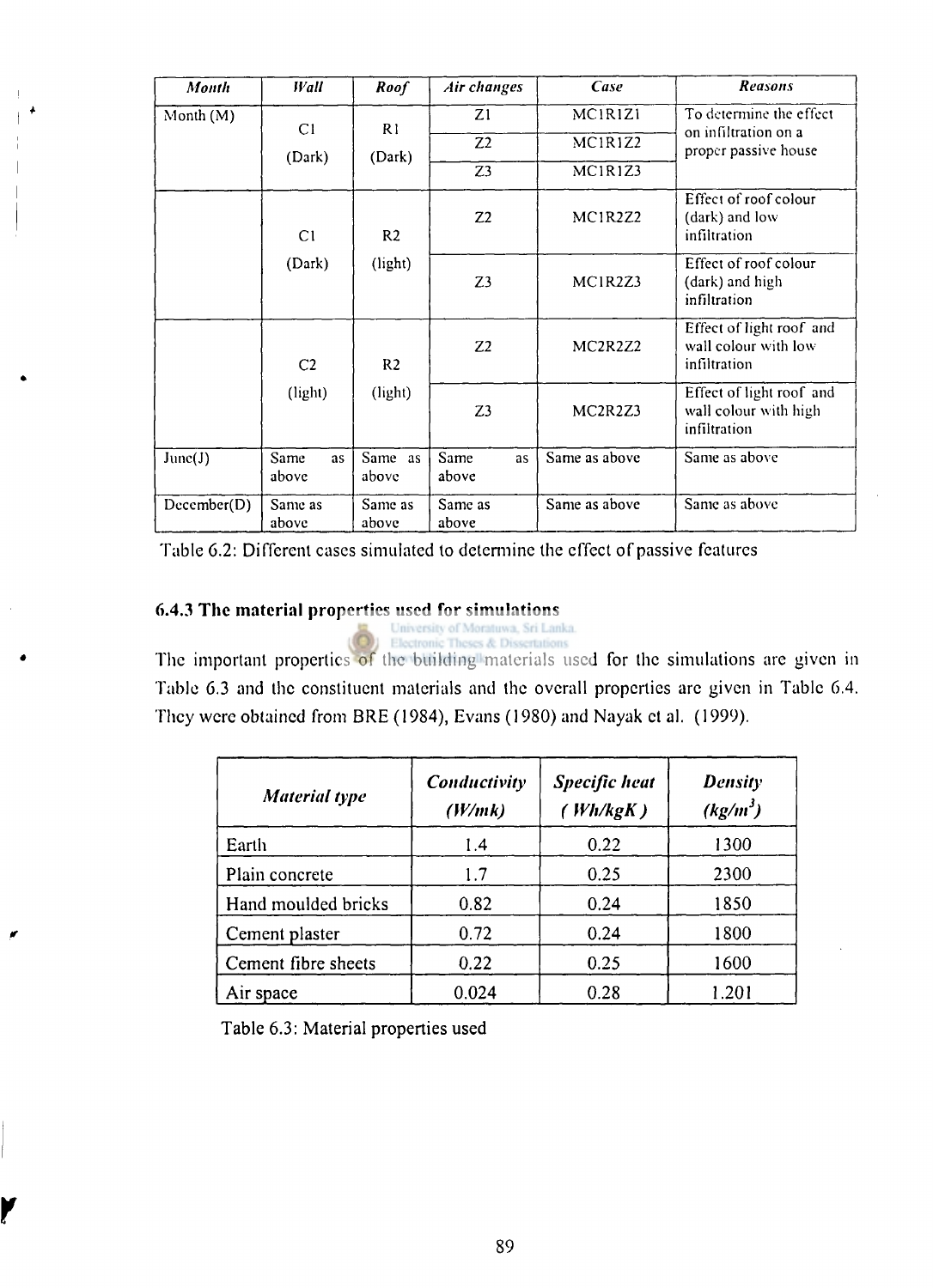| <b>Elements</b>                                                                                         | <b>Constituent materials from front to back</b><br>as defined for DEROB-LTH        |        |
|---------------------------------------------------------------------------------------------------------|------------------------------------------------------------------------------------|--------|
| Concrete floor                                                                                          | 500mm earth,<br>50mm plain concrete,<br>20mm cement plaster                        | 10.430 |
| 15 mm cement plaster,<br>External or internal<br>210mm thick brick wall,<br>wall<br>15mm cement plaster |                                                                                    | 6.134  |
| Cement fibre roof<br>with cement fibre<br>sloping ceiling                                               | 8mm thick cement fibre sheets,<br>250 mm air gap,<br>6mm thick cement fibre sheets | 0.217  |

**Table 6.4: Constituent material properties used for the simulations** 

| Item                   | Colour                              | Absoptance (%)   | Emittance<br>(%) |  |
|------------------------|-------------------------------------|------------------|------------------|--|
|                        | Dark                                | 60               | 90               |  |
| <b>Walls</b>           | Light                               | 35               | 90               |  |
|                        | Dark torstump Sri Lanka<br>Llnisone | 80               | 90               |  |
| Roof                   | Electron Light as & Dissertations   | 60               | 90               |  |
|                        | Same as the wall                    | Same as the wall | Same as the wall |  |
| Soffit of the slab     | colour                              | colour           | colour           |  |
| Cement rendering floor | Dark                                | 60               | 90               |  |
| Eaves                  | Same as the roof                    | Same as the roof | Same as the roof |  |
|                        | colour                              | colour           | colour           |  |

**Table 6.5: Absoptances and emittances used for simulations** 

### **6.5 Results**

 $\vec{r}$ 

Ť

 $\tilde{I}$ 

لمن

4

**The computer model of the house was selected so that upper floor and ground floor volumes could be compared. For example, it can be seen from Figure 6.1 that the ground floor bed room No 1 (G-BR1) and upper floor bed room No 1 (U-BR1) could be compared. This will allow a comparison of the upper floor and ground floor with various passive features. Similarly, G-BR2 could be compared with U-BR2.**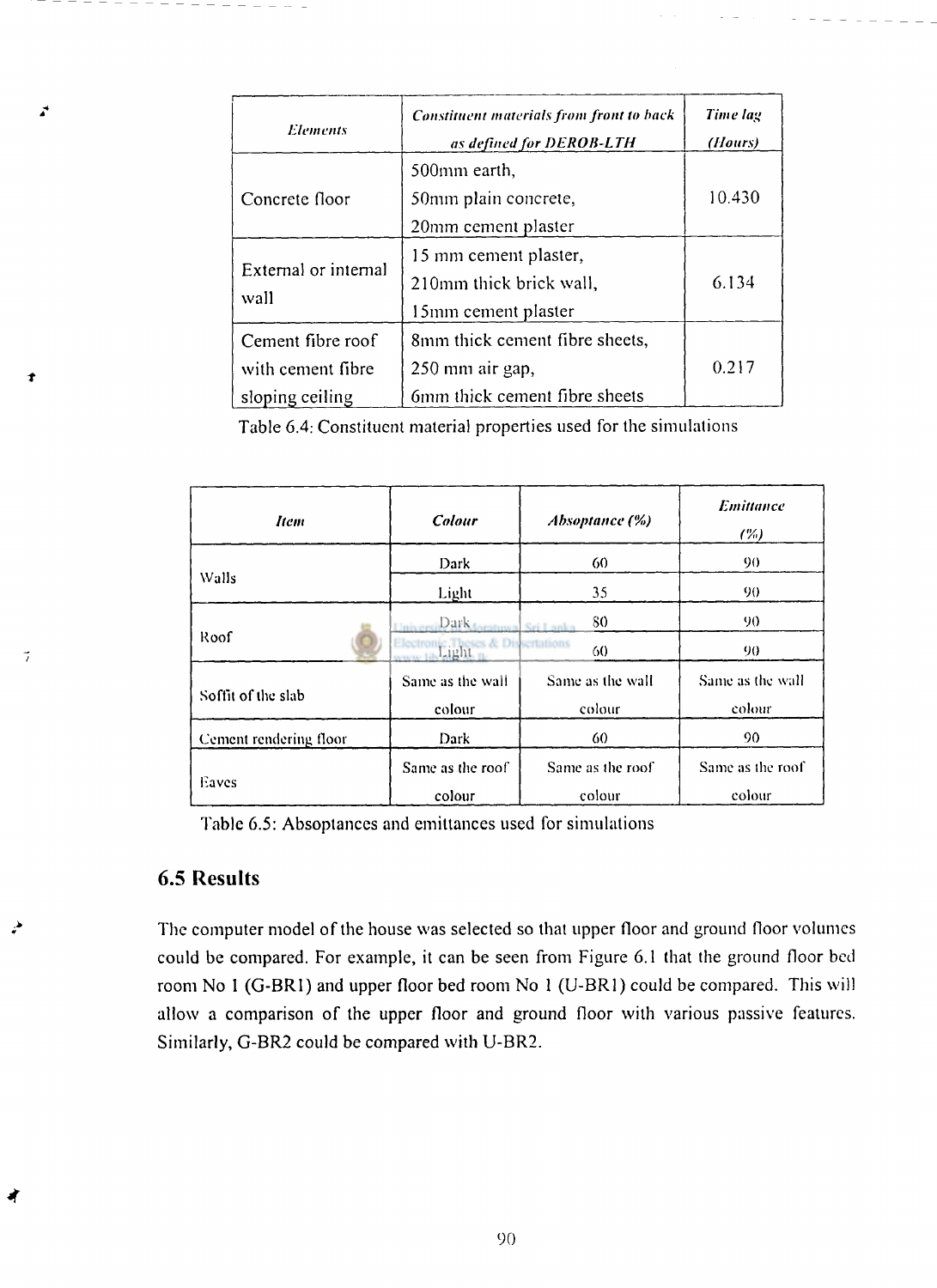#### **6.5.1 Effect of Infiltration**

J

Ì.

In order to determine the effect of infiltration, three cases were selected as given in Table 6.2. Those are MC1R1Z1, MC1R1Z2 and MC1R1Z3 as represented in Chart 6.1. The infiltration rates for Zl, Z2 and Z3 can be found in Table 1.

Chart 6.1 indicates that the upper floor will give much larger fluctuations of operative temperature than the ground floor. However, during the daytime, the upper floor would be quite comfortable, since it reaches higher temperatures. During the night time, it records a lower temperature than the ground floor. Therefore, the ground floor of the house could be more comfortable than the upper floor of the house during night time.



When the effect of infiltration is considered, the case which allow greater ventilation only during the daytime (Z2) gave a higher day time temperature for the ground floor. This is true for the upper floor as well. Thus, either Zl or Z2 could be adopted in a well planned passive house. Z2 is more practical, since it allows the opening of some windows during daytime.

The high infiltration during the night time could reduce the operative temperature by about  $1<sup>0</sup>C$  in both upper and ground floors. However, it would reduce the maximum daytime operative temperature only, marginally. Such a reduction in operative temperature during the night time is quite undesirable, since it could lead to cold discomfort during the night which may promote people to consider active means for thermal comfort. When cold air comes in to the house. This means that the construction of houses with sufficient attention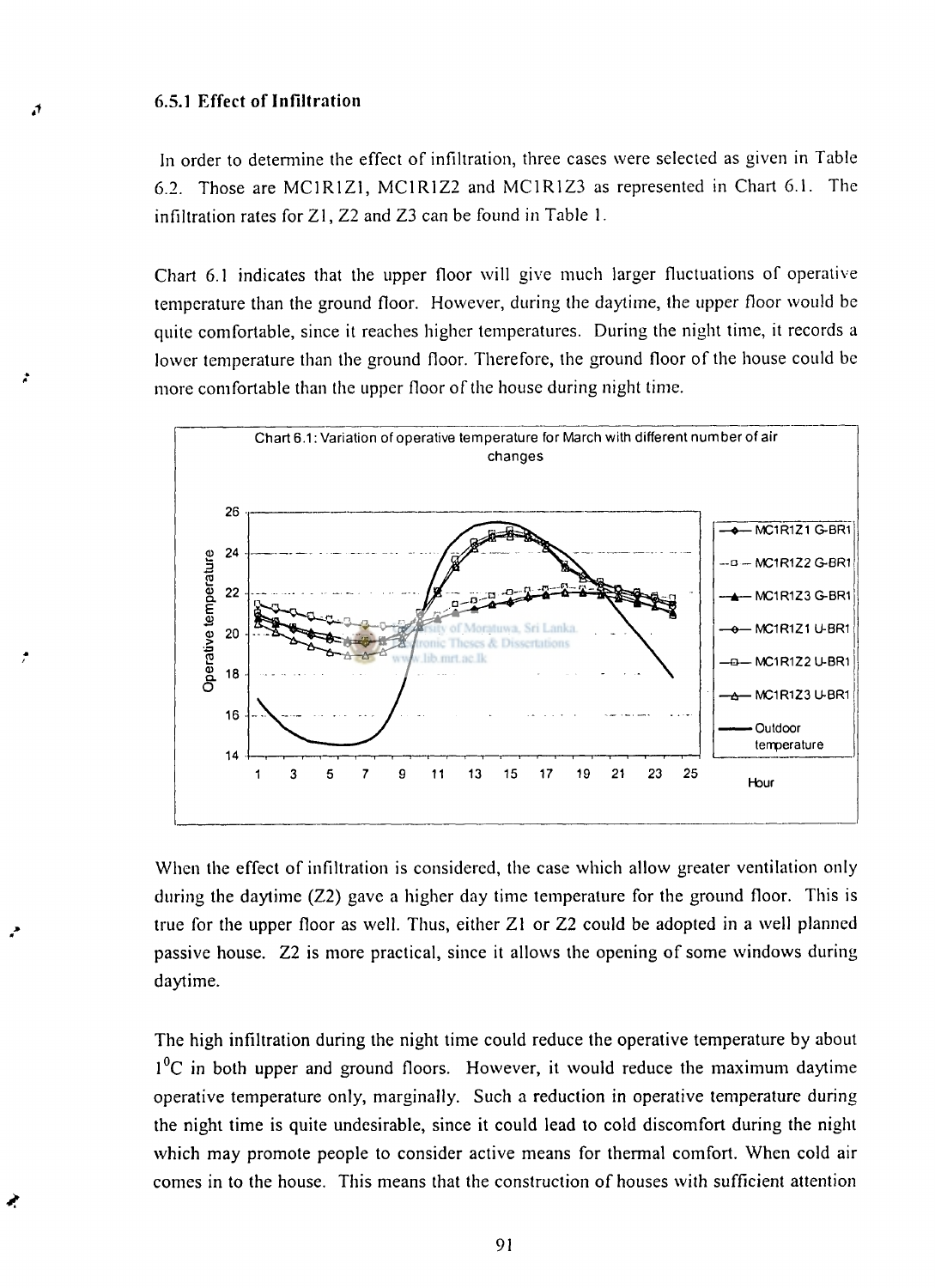to minimise the infiltration rate is quite important for tropical uplands. These observations are true for June and December as can be seen from Charts 6.2 and 6.3.

*4* 

The temperatures recorded during June were somewhat higher than the March. This could be attributed to the higher outdoor temperature during night. December recorded quite low operative temperatures which could be attributed to the reduction in the intensity of solar radiation. For the remaining simulations, only Z2 and Z3 cases given in Table 6**.1** were considered. This will facilitate the comparison of the effects of infiltration along with other passive features.





92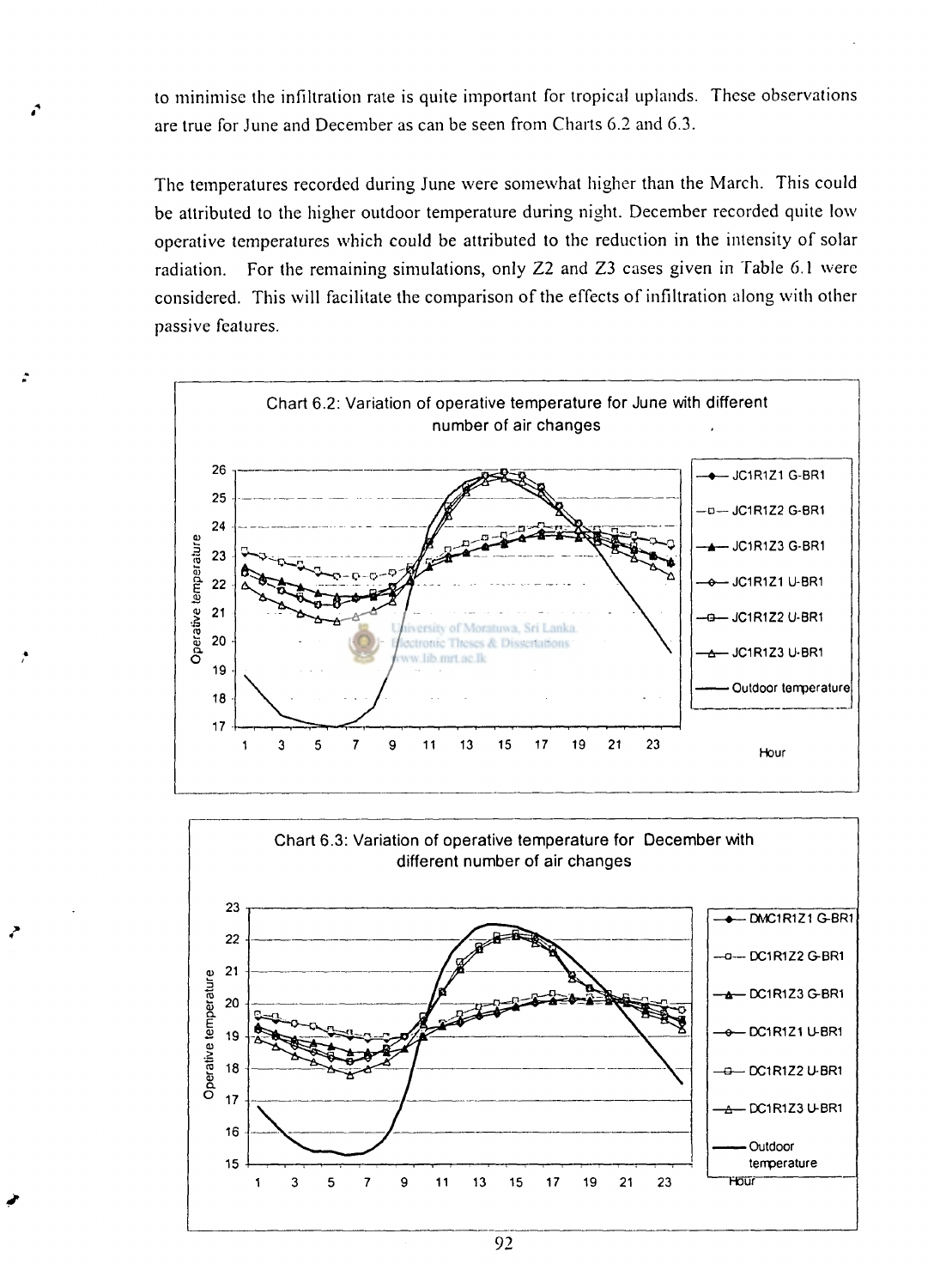#### **6.5.2 Effect of wall and roof colours**

The effect of roof colour could affect the upper floor operative temperature specially during the day time. Charts 6.1 and 6.4 indicate that the light colour roof could lower the maximum daytime operative temperatures by about  $1^{0}C$  in the upper floor. However, it could have a lesser effect on the ground floor (less than  $0.5^{\circ}$ C). The light colour roof could affect the night time upper floor minimum operative temperatures also marginally. Even for the light colour roof, higher infiltration rates could affect the operative temperature as could be seen in Chart 6.4. For example, the ground floor bed room No 1 (G-BR1) indicated a drop of about  $1^{0}$ C during night time 3.00 to 5.00 o' clock in the night as indicated Z3 case. This reiterates the fact that controlling the infiltration of cold outdoor air during the night is extremely important in tropical uplands.

Chart 6.5 shows the effect of infiltration on a house with light colour walls and roof. This also indicates a similar trend to earlier case with Z3 case showing a lower temperature. A comparison of Chart 6.1 and 6.5 indicates that the operative temperature of the ground floor rooms drops by about  $1^{0}C$  when light colour roof and walls are used. When the colour is light the radient energy absorbed by the walls and roof is reduced. High infiltration also reduces the indoor temperature. This is significant, since almost throughout the day, the ground floor rooms remain below  $22^{\circ}$ C which could generally be considered as the lower limit for thermal comfort as shown in Figure 4.1 in Chapter 4.

However, the use of light colour walls and roof has not got a significant effect on the upper floor indoor temperatures as can been seen by comparing Charts 6.4 and 6.5. A comparison of Chart 6.1 and 6.5 indicates that high infiltration rate could diminish the advantages gained with darker colours for roof and walls for both ground and upper floors.

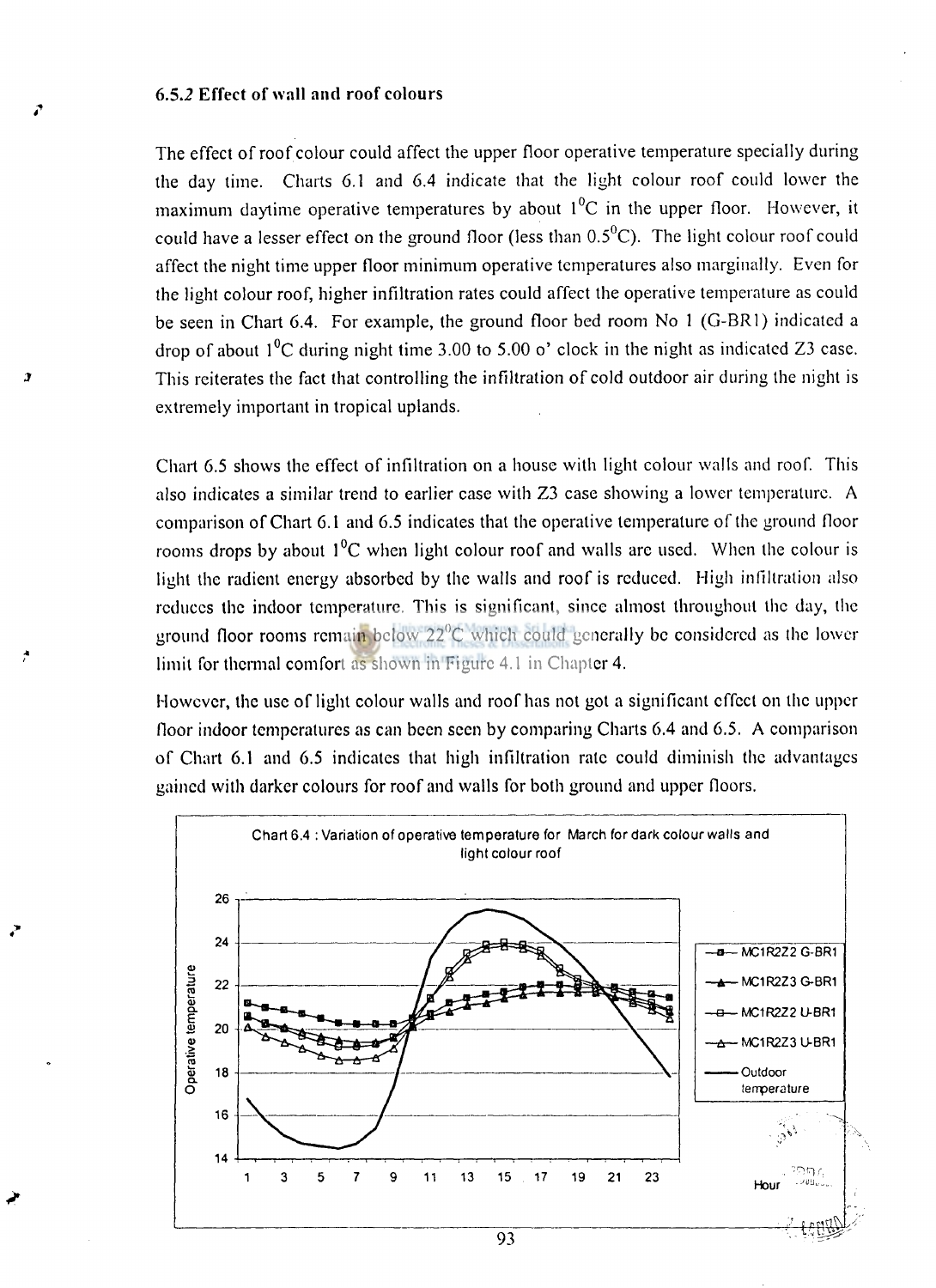

**6.5.3 A comparison between orientations** 



**Chart 6.6 gives a comparison between bed room 1 and 2 at ground floor and upper floors. This could be used to determine the effects of various roof orientations in tropical uplands. It can be seen from Chart 6.6 that between 6.00 to 13.00 hours, there is a considerable difference in the bed room No 1 (BR1) and bed room No 2 (BR2) temperatures. This could be attributed to the window facing east. It would allow a considerable amount of direct solar radiation, during the morning.**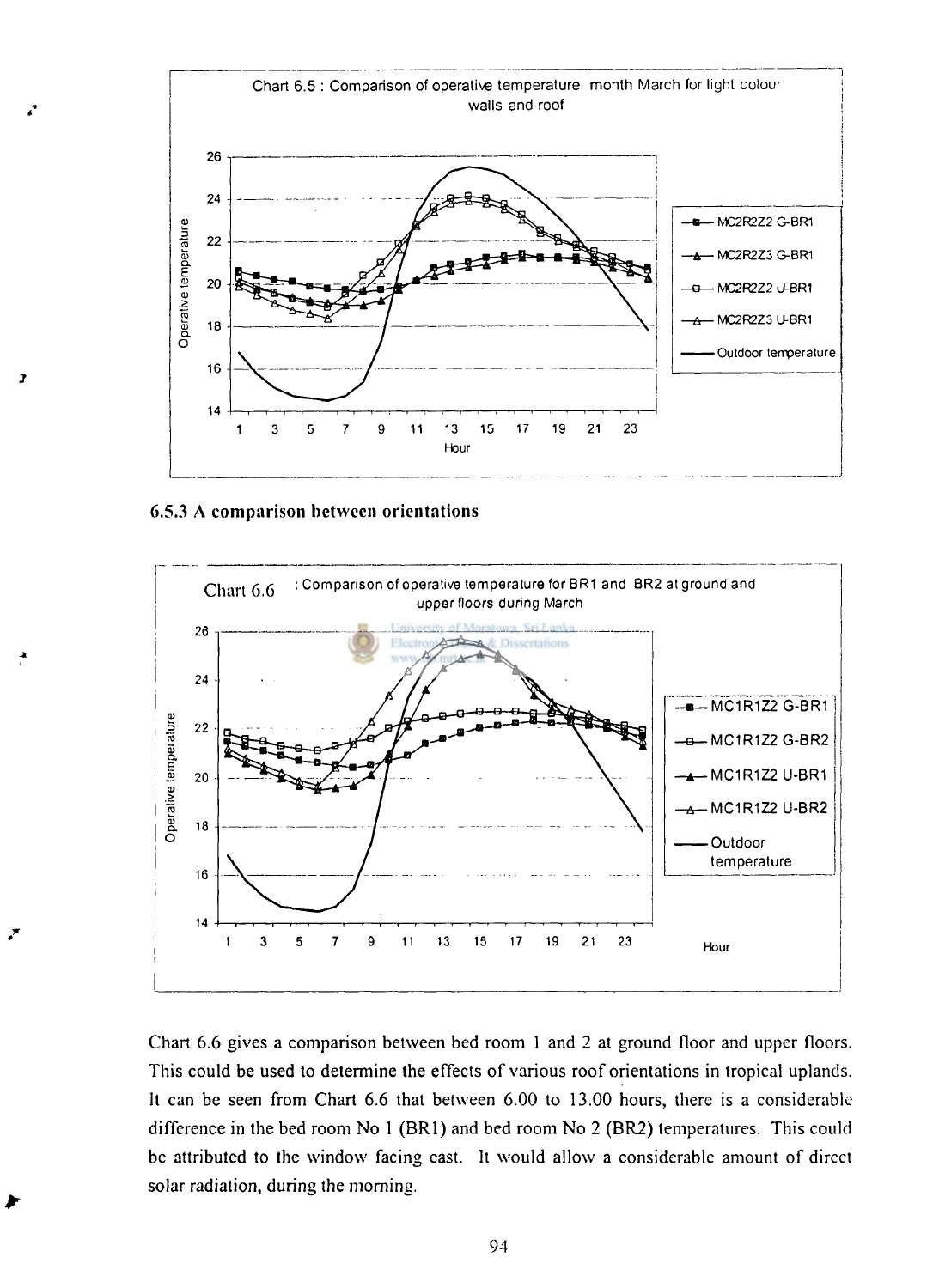During the night time, the temperatures of BR1 and BR2 are only marginally different. However, the difference is higher for the ground floor. This could be attributed to the number of walls exposed to outdoors. At the ground floor, in BR1, there are two walls facing outdoor while BR2 has only one. However, in the upper floor, both BR1 and BR2 have two walls facing outdoors.

#### **6.5.4 A comparison between indoor air and operative temperatures**

Although, operative temperatures were used for earlier predictions, the average indoor temperature also could be an important indicator, specially for night time temperatures. Chart **6.7** gives a comparison between the operative temperatures for the operative and the indoor temperatures for the ground floor. It can be seen from Chart **6.7** that the indoor average temperature is about **1**°C lower with higher infiltration. There could be a slight draft associated with it. Such a draft has with a marginal chill factor which represents a loss of heat when the warm air around the body is replaced with cooler air. Chart **6.8** shows the corresponding results for the December

This also further reiterates the importance of curbing higher infiltration during the night with suitable construction techniques. In this context, provision of a ceiling is quite important for the upper floor and also some steps to reduce the ventilation of the roof void would be quite important. It will also be quite important to minimise infiltration through windows.

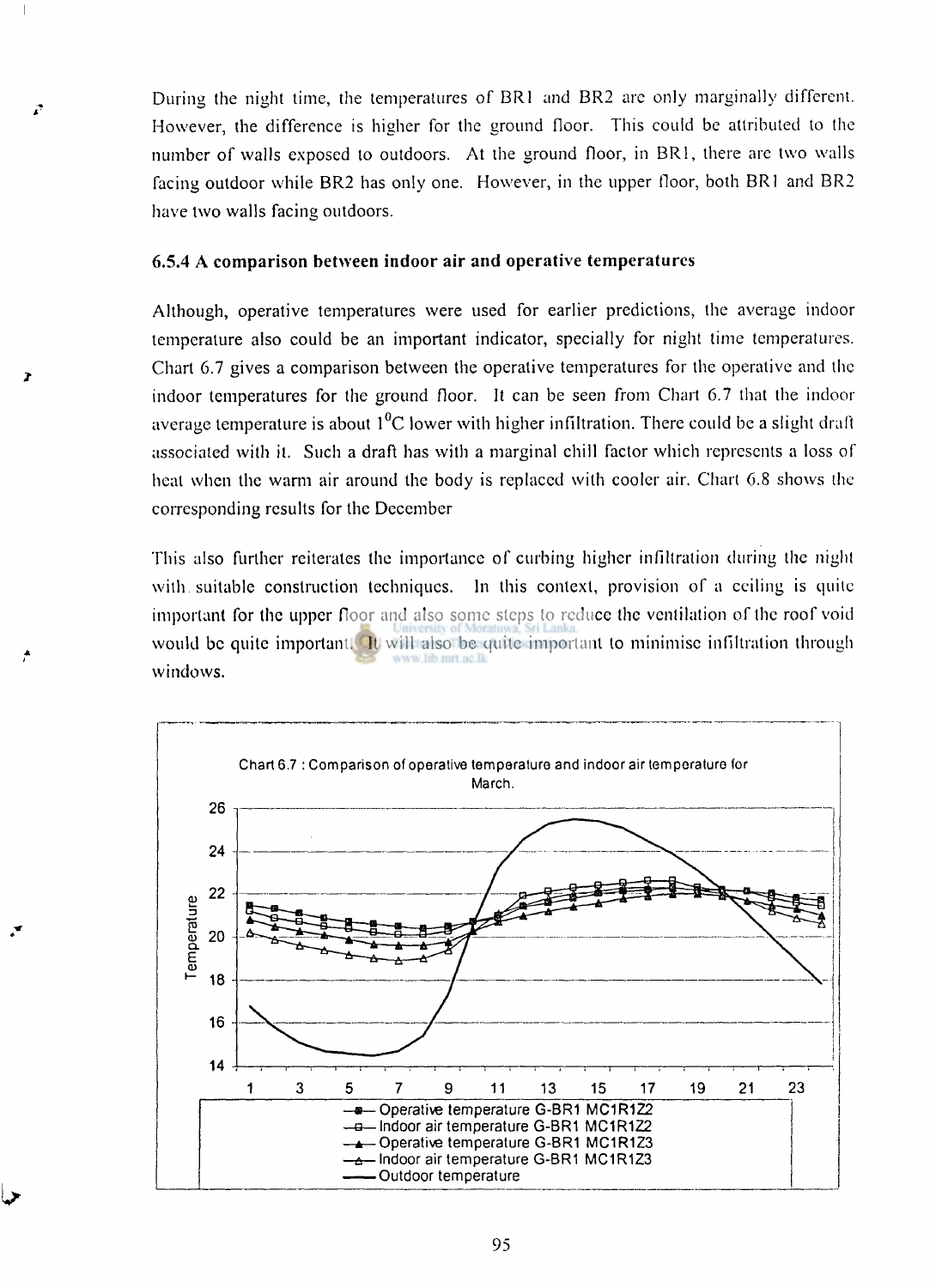In Chart 6.9, the zero temperatures denote the case C1R1Z2 for March, June and December. That means the operative temperatures of the house with desirable passive features and the ventilation denoted by Z2 case was taken as the datum. The other charts indicate the variation of temperatures for C2R2Z3 case. That is the operative temperatures of the house with light colour roofs and walls and also with high infiltration. The advantage of this representation is that it clearly shows the variation of temperatures that could be achieved. All these charts are having negative temperatures. This indicates that higher infiltration and light colour reduce the indoor operative temperatures. This trend is more pronounced for June.



↙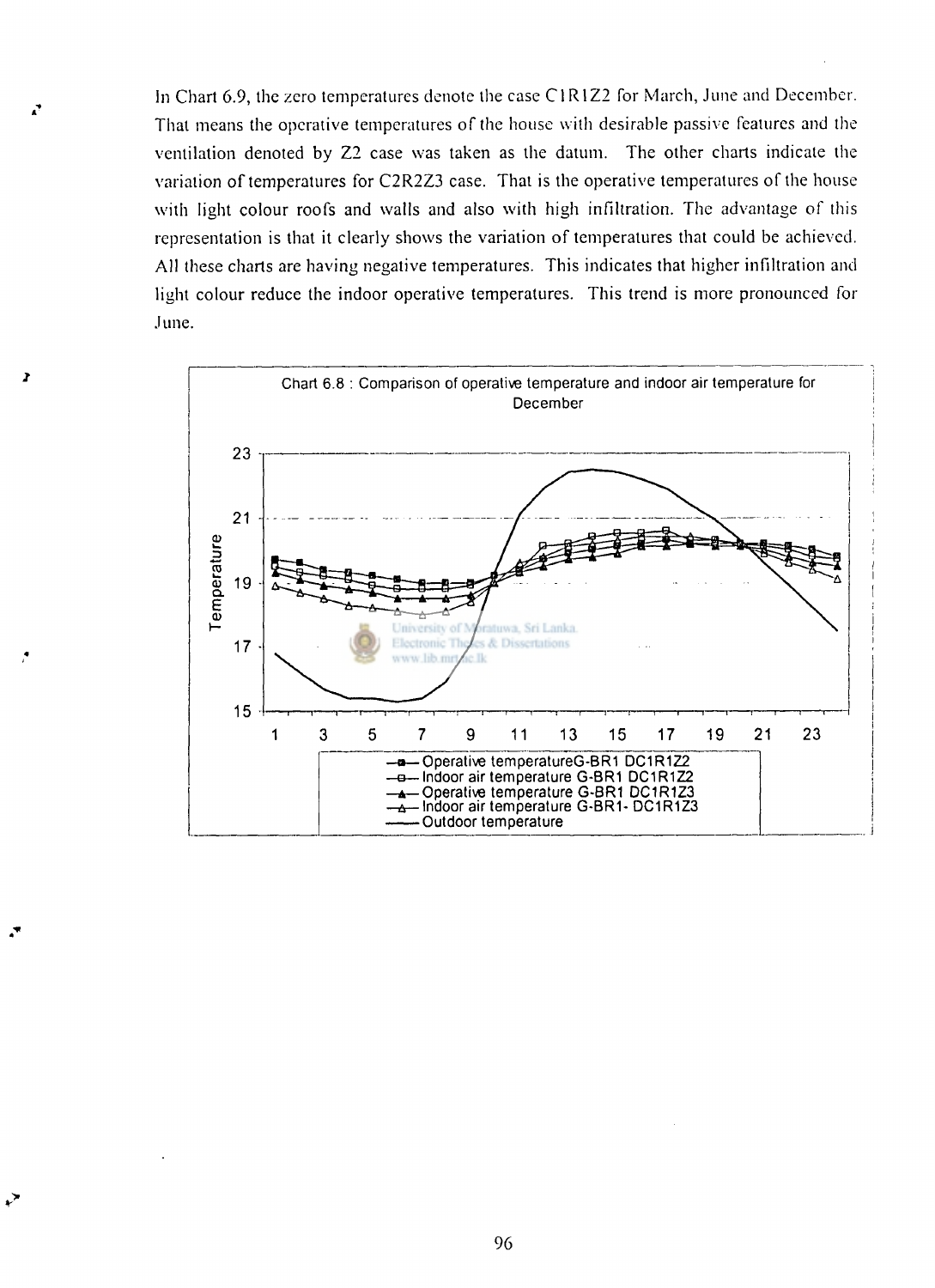

**This also further reiterates the importance of curbing higher infiltration during the night**  with suitable construction techniques. In this context, provision of a ceiling is quite **important for the upper floor and also some steps to reduce the ventilation of the roof void**  w lib mrt ac Ik **would be quite important.** 

### **6.6. Conclusions**

**In tropical uplands due to the high diurnal fluctuations in outdoor temperatures, the rooms protected by the roof show a greater degree of fluctuations in indoor temperatures than those protected by the upper floor slab. This was used to suggest a compact house for tropical where bed rooms are located both ground and upper floors. The computer simulations carried out for the compact house indicated the following:** 

- **1. The upper floor bed room would be thermally more comfortable during the daytime than the ground floor bed rooms sheltered by the upper floor. However, when outdoor temperatures drop significantly during the night, the ground floor room could be better. Thus, it is advantageous to have bed rooms at both upper and ground floors in houses constructed in tropical uplands.**
- **2. In this compact house, it is found that the infiltration of cold air during the night could lower the indoor operative temperatures by about 1-2°C. This is true for both upper and lower floors. Thus, planning the houses to minimise such infiltration would be quite advantageous. Such infiltration could occur through windows and**